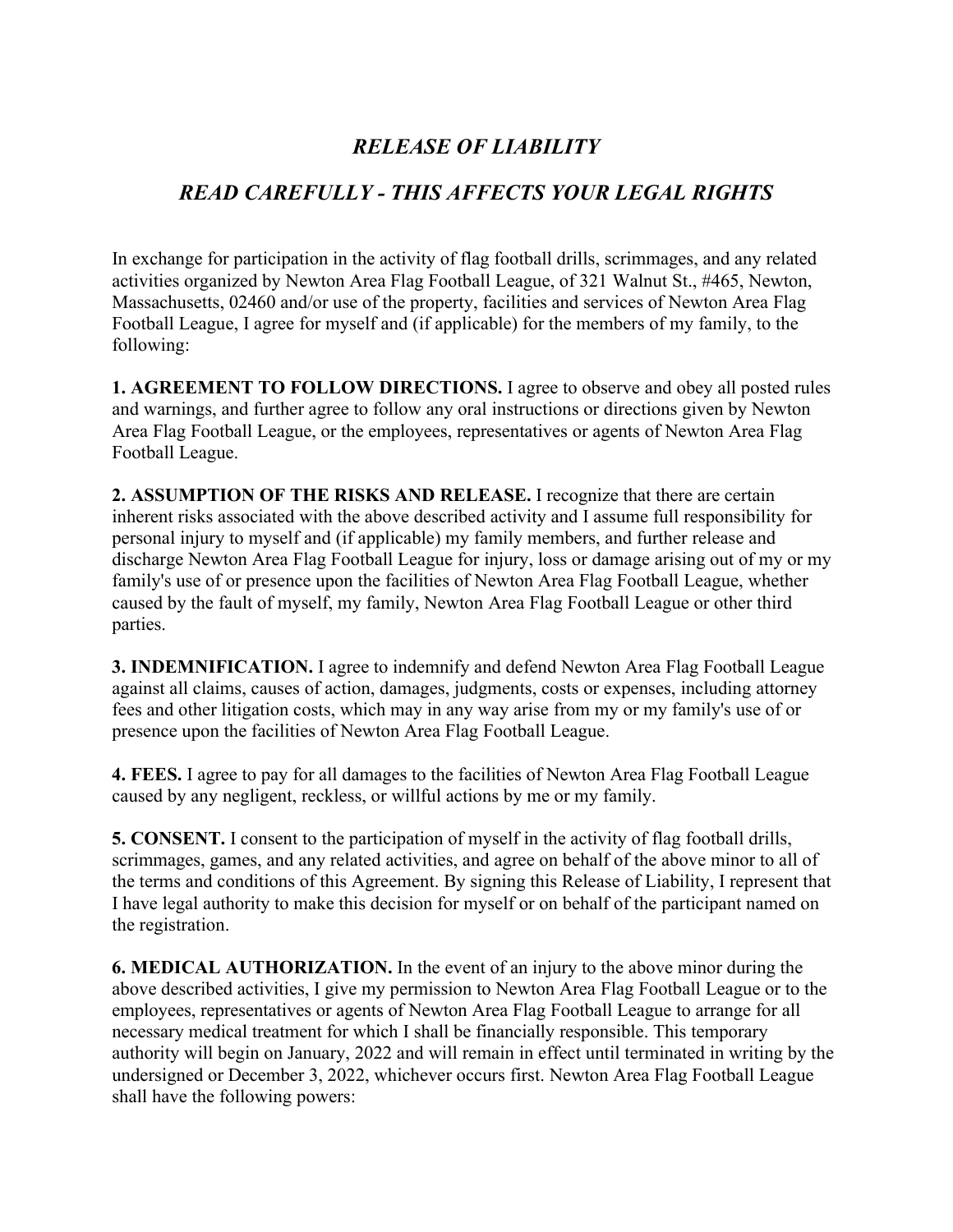a. The power to seek appropriate medical treatment or attention on behalf of my child as may be required by the circumstances, including without limitation, that of a licensed medical physician and/or a hospital;

b. The power to authorize medical treatment or medical procedures in an emergency situation; and

c. The power to make appropriate decisions regarding clothing, bodily nourishment and shelter.

**7. APPLICABLE LAW.** Any legal or equitable claim that may arise from participation in the above shall be resolved under Massachusetts law.

**8. NO DURESS.** I agree and acknowledge that I am under no pressure or duress to sign this Agreement and that I have been given a reasonable opportunity to review it before signing. I further agree and acknowledge that I am free to have my own legal counsel review this Agreement if I so desire. I further agree and acknowledge that Newton Area Flag Football League has offered to refund any fees I have paid to use its facilities if I choose not to sign this Agreement.

**9. ARM'S LENGTH AGREEMENT.** This Agreement and each of its terms are the product of an arm's length negotiation between the Parties. In the event any ambiguity is found to exist in the interpretation of this Agreement, or any of its provisions, the Parties, and each of them, explicitly reject the application of any legal or equitable rule of interpretation which would lead to a construction either "for" or "against" a particular party based upon their status as the drafter of a specific term, language, or provision giving rise to such ambiguity.

**10. ENFORCEABILITY.** The invalidity or unenforceability of any provision of this Agreement, whether standing alone or as applied to a particular occurrence or circumstance, shall not affect the validity or enforceability of any other provision of this Agreement or of any other applications of such provision, as the case may be, and such invalid or unenforceable provision shall be deemed not to be a part of this Agreement.

**11. COVID-19 STATEMENT.** I acknowledge the contagious nature of the Coronavirus/COVID-19 and that the CDC and many other public health authorities still recommend practicing social distancing.

I further acknowledge that the Newton Area Flag Football League has put in place preventative measures to reduce the spread of the Coronavirus/COVID-19.

I further acknowledge that the Newton Area Flag Football League can not guarantee that myself or my other family members will not become infected with the Coronavirus/Covid-19.

I understand that the risk of becoming exposed to and/or infected by the Coronavirus/COVID-19 may result from the actions, omissions, or negligence of myself or my other family members and